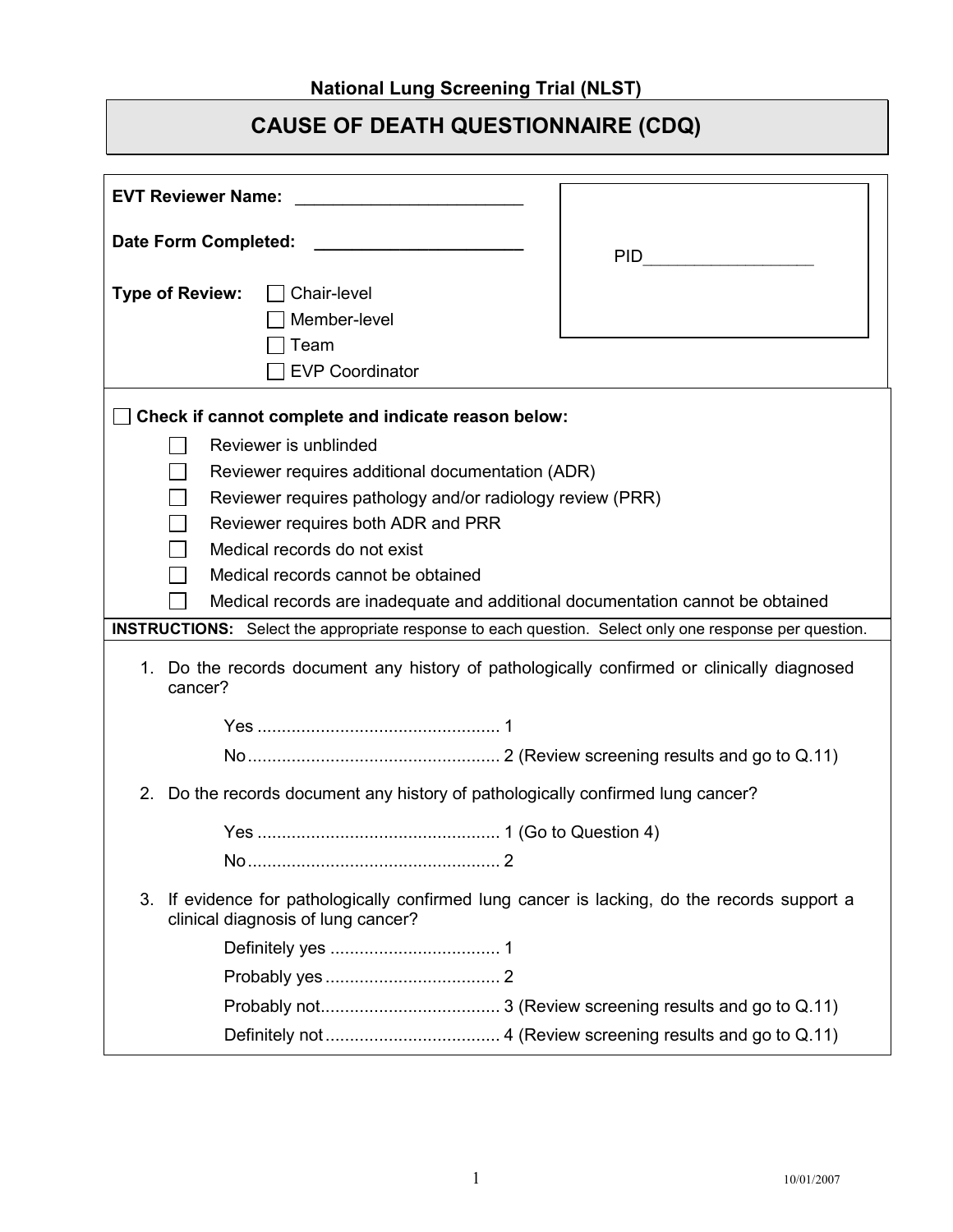| 4.                                                                           | Was lung cancer clinically present, evident, or active at the time of death?                                                                                                                                                                                                                                                                                   |  |  |
|------------------------------------------------------------------------------|----------------------------------------------------------------------------------------------------------------------------------------------------------------------------------------------------------------------------------------------------------------------------------------------------------------------------------------------------------------|--|--|
|                                                                              |                                                                                                                                                                                                                                                                                                                                                                |  |  |
|                                                                              |                                                                                                                                                                                                                                                                                                                                                                |  |  |
| 5.                                                                           | Was there evidence of distant metastases of the lung cancer at the time of death?                                                                                                                                                                                                                                                                              |  |  |
|                                                                              |                                                                                                                                                                                                                                                                                                                                                                |  |  |
|                                                                              |                                                                                                                                                                                                                                                                                                                                                                |  |  |
| 6.                                                                           | Was death due to lung cancer? That is, did the lung cancer, or associated diagnostic<br>evaluation or treatment, initiate or sustain a chain of events leading to death?                                                                                                                                                                                       |  |  |
|                                                                              |                                                                                                                                                                                                                                                                                                                                                                |  |  |
|                                                                              |                                                                                                                                                                                                                                                                                                                                                                |  |  |
|                                                                              | Probably not due to 3 (Go to Question 8)                                                                                                                                                                                                                                                                                                                       |  |  |
|                                                                              |                                                                                                                                                                                                                                                                                                                                                                |  |  |
|                                                                              | More information needed  5 (End - complete ADR/PRR)                                                                                                                                                                                                                                                                                                            |  |  |
| 7.                                                                           | Was death directly due to lung cancer, indirectly due to lung cancer, or both? If death was<br>indirectly due to lung cancer, did death occur as a result of diagnostic evaluation for lung<br>cancer or treatment of lung cancer?                                                                                                                             |  |  |
|                                                                              |                                                                                                                                                                                                                                                                                                                                                                |  |  |
|                                                                              |                                                                                                                                                                                                                                                                                                                                                                |  |  |
|                                                                              |                                                                                                                                                                                                                                                                                                                                                                |  |  |
| Indirect, result of diagnostic evaluation and treatment4 (Go to Question 17) |                                                                                                                                                                                                                                                                                                                                                                |  |  |
|                                                                              | Direct and indirect, result of lung cancer and diagnostic                                                                                                                                                                                                                                                                                                      |  |  |
|                                                                              | Direct and indirect, result of lung cancer and treatment  6 (Go to Question 17)                                                                                                                                                                                                                                                                                |  |  |
|                                                                              | Direct and indirect, results of lung cancer, diagnostic                                                                                                                                                                                                                                                                                                        |  |  |
|                                                                              |                                                                                                                                                                                                                                                                                                                                                                |  |  |
| 8.                                                                           | If death was not due to the lung cancer, did the lung cancer or associated diagnostic<br>evaluation or treatment contribute to death? In other words, was death the result of<br>another underlying or primary cause, but the lung cancer or associated diagnostic<br>evaluation or treatment accelerated death or strongly determined the character of death? |  |  |
|                                                                              |                                                                                                                                                                                                                                                                                                                                                                |  |  |
|                                                                              |                                                                                                                                                                                                                                                                                                                                                                |  |  |
|                                                                              | Probably did not contribute  3 (Go to Question 16)                                                                                                                                                                                                                                                                                                             |  |  |
|                                                                              | Definitely did not contribute 4 (Go to Question 16)                                                                                                                                                                                                                                                                                                            |  |  |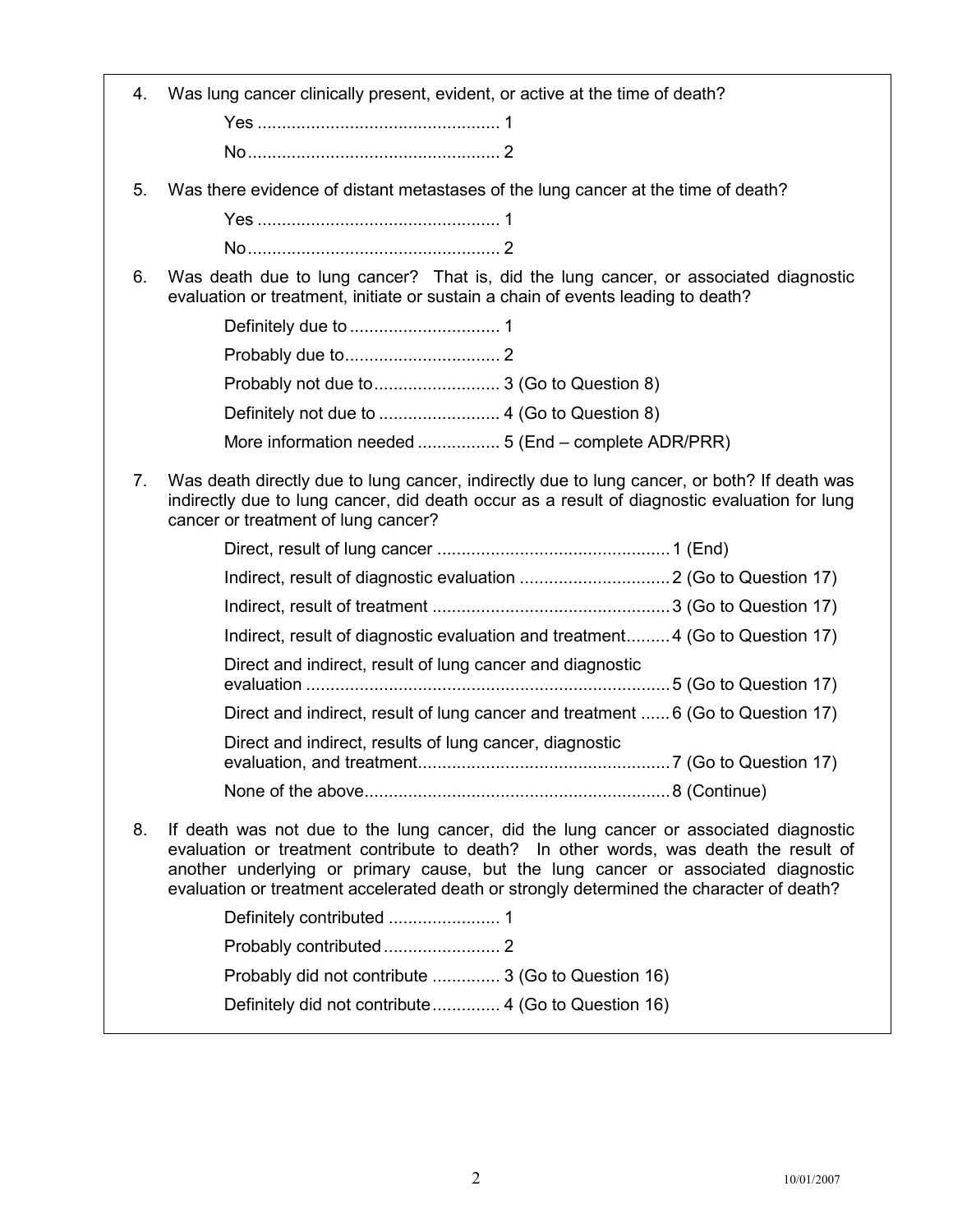9. Did complications from the diagnostic evaluation for lung cancer contribute to (accelerate or strongly determine the character of) death?

10. Did complications from the treatment for lung cancer contribute to (accelerate or strongly determine the character of) death?

## **Review Report of Screening Results (RSR) before completing Questions 11 through 15**

11. Was lung cancer suspected, due to symptoms, a positive screening exam, or other clinical evidence?

> Yes .................................................. 1 No.................................................... 2 (Go to Question 16)

12. Was death the direct or indirect result of complications arising from the diagnostic evaluation for a suspected lung cancer?

13. Did complications from the diagnostic evaluation for a suspected lung cancer contribute to (accelerate or strongly determine the character of) death?

14. Was death the direct or indirect result of complications arising from treatment for a suspected lung cancer?